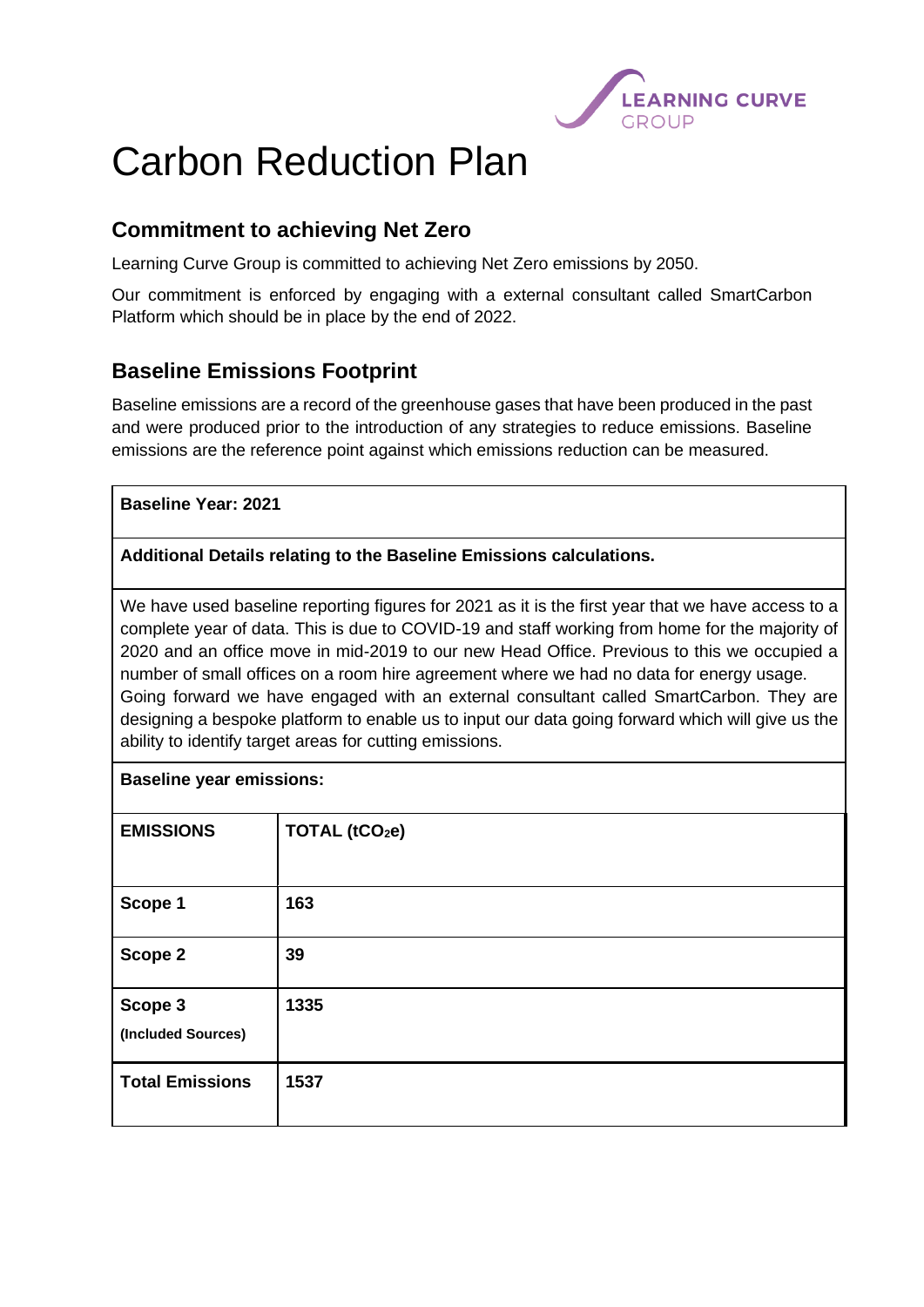

**\***With the baseline figures being from 2021 we don't have current reporting figures yet with it only being February. Once we have fully engaged with the new Smart Carbon platform we will have further data.

## **Current Emissions Reporting**

| <b>Reporting Year: 20XX</b>   |                      |
|-------------------------------|----------------------|
| <b>EMISSIONS</b>              | <b>TOTAL (tCO2e)</b> |
| Scope 1                       | XX                   |
| Scope 2                       | XX                   |
| Scope 3<br>(Included Sources) | XX                   |
| <b>Total Emissions</b>        | XX                   |

## **Emissions reduction targets**

In order to continue our progress to achieving Net Zero, we have adopted the following carbon reduction targets.

- Reduce energy usage by 5% over the next 5 years across the business using a mixture of staff awareness, PIR lighting, LED replacements and energy management at site level
- Reduce Scope 3 emissions by 5% using a mixture of other forms of transport, car share and the use of IT software (MS Teams and other such software)
- Engage with energy companies who produce green energy wherever possible.
- Investigating a salary sacrifice scheme for staff for electric vehicles

We project that carbon emissions will decrease over the next five years to 1383.30 tCO2e by 2027. This is a reduction of 10%

Progress against these targets can be seen in the graph below: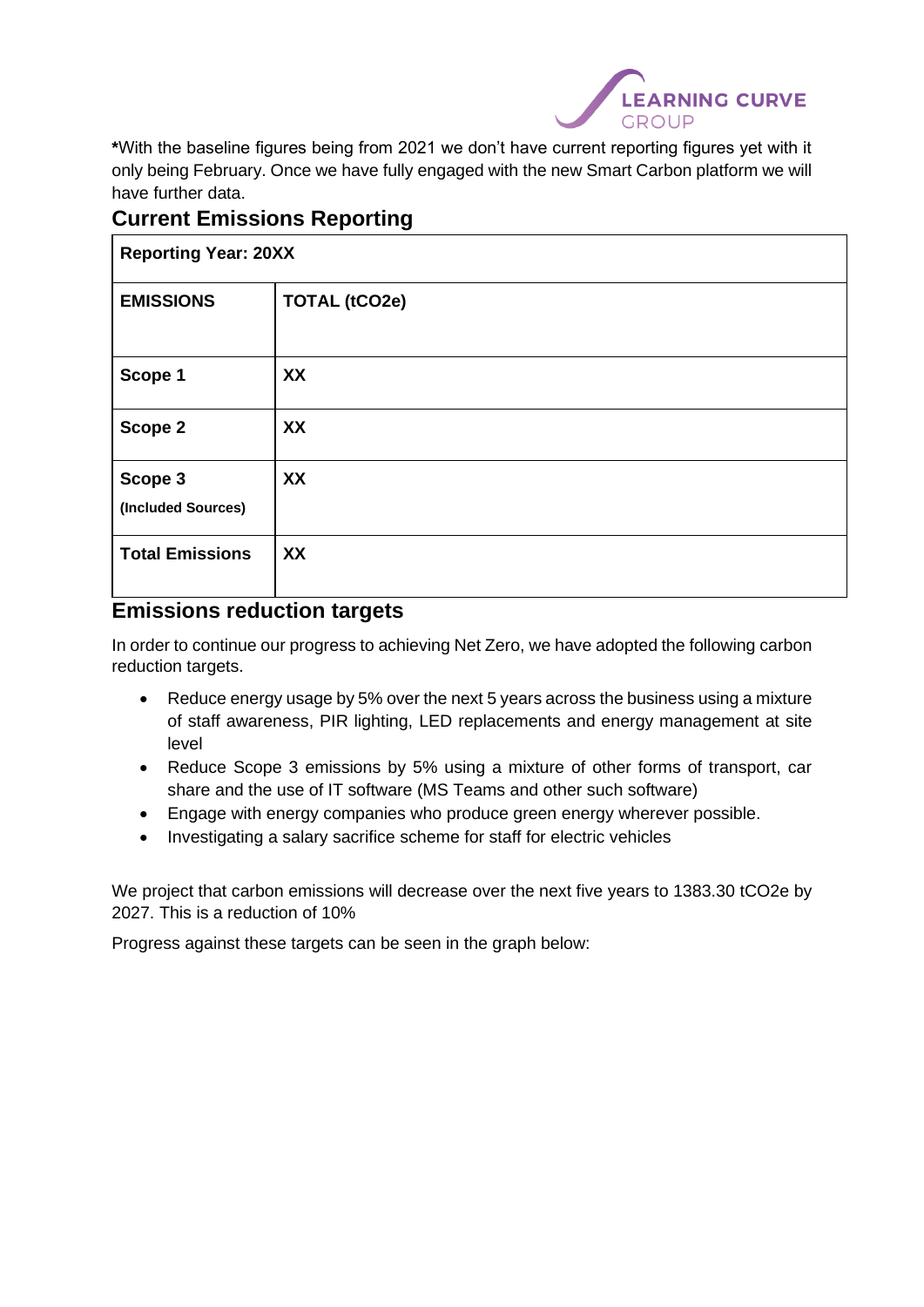



# **Carbon Reduction Projects**

# Completed Carbon Reduction Initiatives

The following environmental management measures and projects have been completed or implemented across 2021. The carbon emission reduction achieved by these schemes will give us a reduction in emissions across 2022 once we have enough data to show this and they will be in effect when performing the contract.

- We have begun to replace all fluorescent light fittings in our academies with LED fittings
- We have installed PIR lighting in our Head Office in Spennymoor
- All waste we generate is recycled by the management company to cut down on landfill
- Printing across the business is no longer done automatically and is 'held' in the printer with staff having to access the individual printer to release their paperwork. Anything that isn't printed within the hour is deleted.
- A car share scheme is in operation across the business where staff are encouraged to car share wherever possible This will be which will be relaunched now that we have staff coming back to the office after COVID-19.
- Electric car charging points have been installed at Head Office for those staff who already operate an electric vehicle. We are looking at increasing the number of charging points installed at Head Office to accommodate more electric vehicles.
- Regular standing orders for our course booklets are printed and delivered to the customer direct from the supplier to cut down on transport costs
- A travel plan has been produced for Head Office highlighting bus and cycle routes to and from the office
- We operate a cycle to work scheme for all staff which will be relaunched now that we have staff coming back to the office after COVID-19.